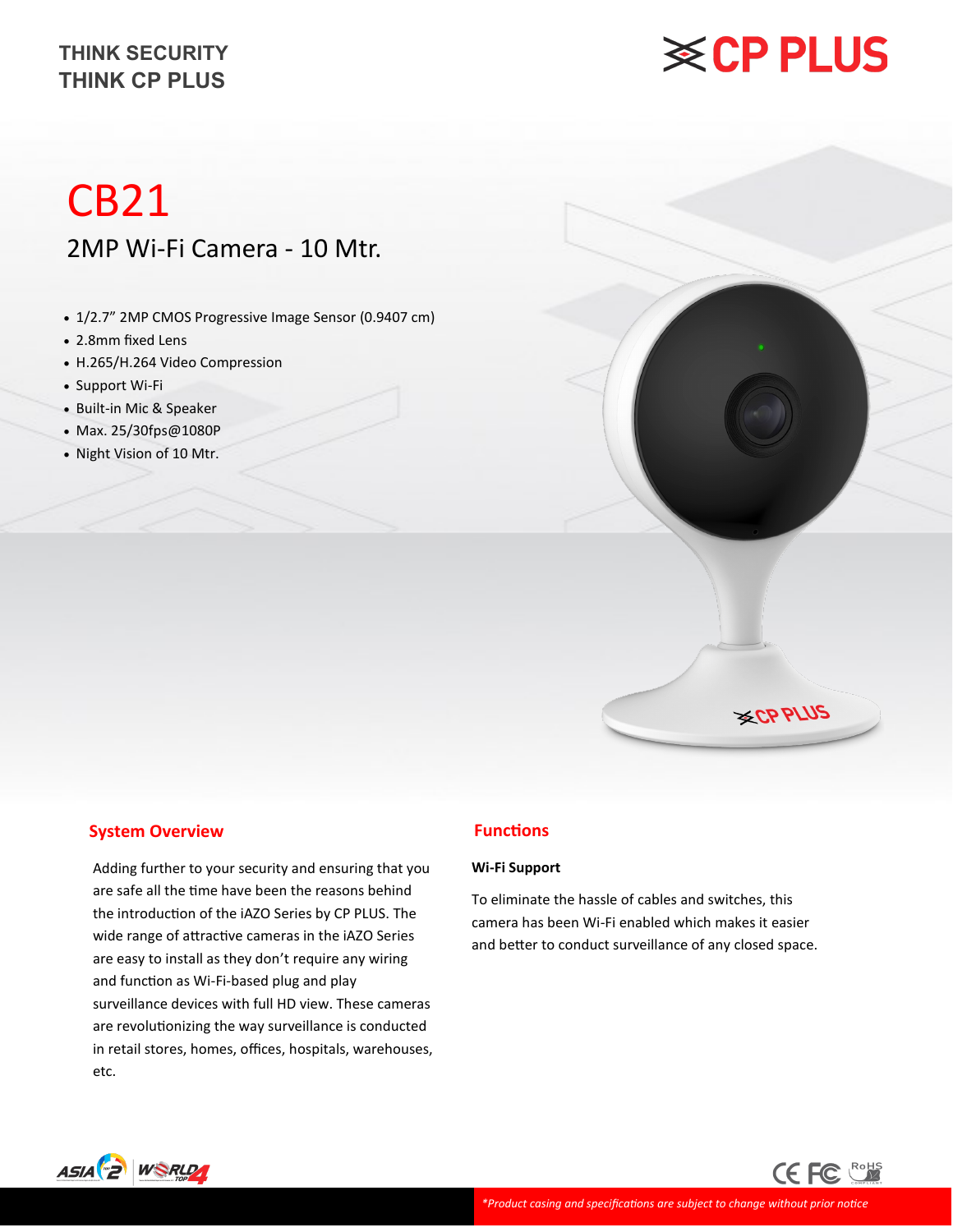# **※CP PLUS**



## CB21 2MP Wi-Fi Camera - 10 Mtr.

#### **Functions**

#### **Human Detection**

Powerful image processing technology quickly finds human targets in images and immediately sends a notification to your smartphone, allowing you to monitor what matters without receiving annoying false alerts.

#### **Two-way Talk**

The built-in speaker and microphone with echo cancellation allows you to interact with pets and family, or stop strangers from entering your secure premises.

#### **Motion Alert**

Motion Alert technology allows you to get immediate alerts as soon a single motion is detected in the scene. This feature has reduced the effort put in surveillance by copious amounts and has eased the life of millions.

#### **Abnormal Sound Alarm**

Sends instant alerts to your smartphone whenever it detects a baby crying or other abnormal sounds, keeping you aware of what's going on at home from anywhere.

#### **About CP PLUS**

The brand that is on its way to lead the world when it comes to the security and surveillance industry, CP PLUS, keeps bombarding the market with the most reliable range of products that have been designed carefully and methodically to automate the whole surveillance and security process, no matter how big your premises are.

It was the initiative to help the public in the area where they are the most vulnerable and to empower the sense of safety in our hearts that had conceptualized CP PLUS. And embarking on its mission to make the world a safer and more secure place has taken the brand's journey to unprecedented levels even when compared to international competitors.



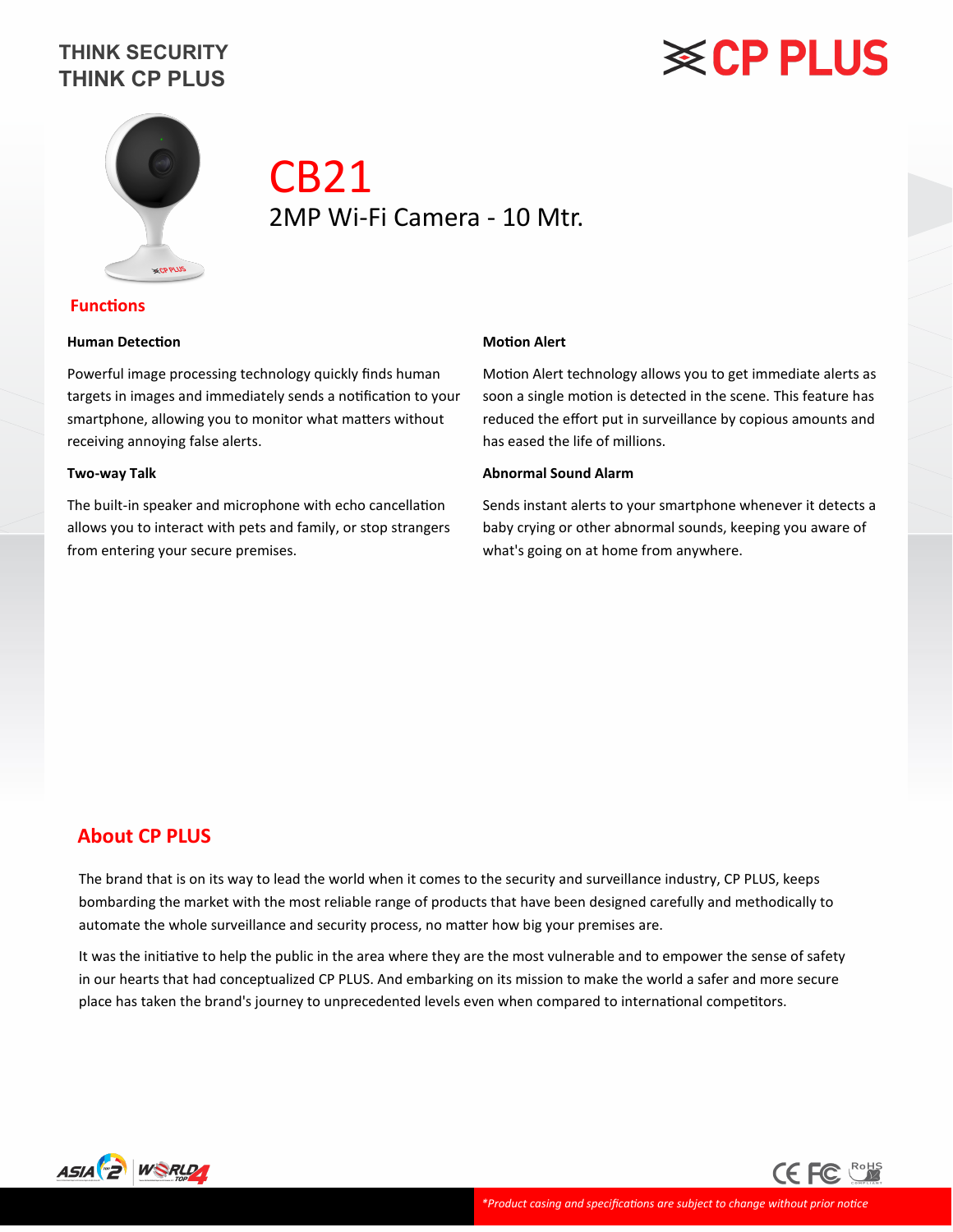# **※CP PLUS**



# CB21 2MP Wi-Fi Camera - 10 Mtr.

| Feature                    | Specification                              |
|----------------------------|--------------------------------------------|
| Image Sensor               | 1/2.7" Progressive CMOS sensor (0.9407 cm) |
| Compression                | H.265/H.264                                |
| Resolution                 | 1920 x 1080 (2MP)                          |
| <b>Frame Rate</b>          | 25/30fps                                   |
| Digital Zoom               | 16x                                        |
| <b>Built-in Siren</b>      | Support                                    |
| <b>Smart Phone</b>         | iOS & Android                              |
| Lens                       | 2.8mm Fixed lens                           |
| View Angle                 | 112° (H), 58° (V), 131° (D)                |
| Protocol                   | Onvif                                      |
| <b>Audio Communication</b> | Two Way Audio                              |
| Audio Input                | <b>Built-in Mic</b>                        |
| Audio Output               | Speaker                                    |
| Wireless                   | IEEE802.11b/g/n                            |
| Wi-Fi Range                | 50m (Open Field)                           |
| <b>Night Vision</b>        | Night Vision up to 10 meters               |
| <b>Motion Detection</b>    | Support                                    |
| <b>Human Detection</b>     | Support                                    |
| Abnormal Sound Alarm       | Support                                    |
| Configurable Region        | Support                                    |
| <b>Reset Button</b>        | Support                                    |